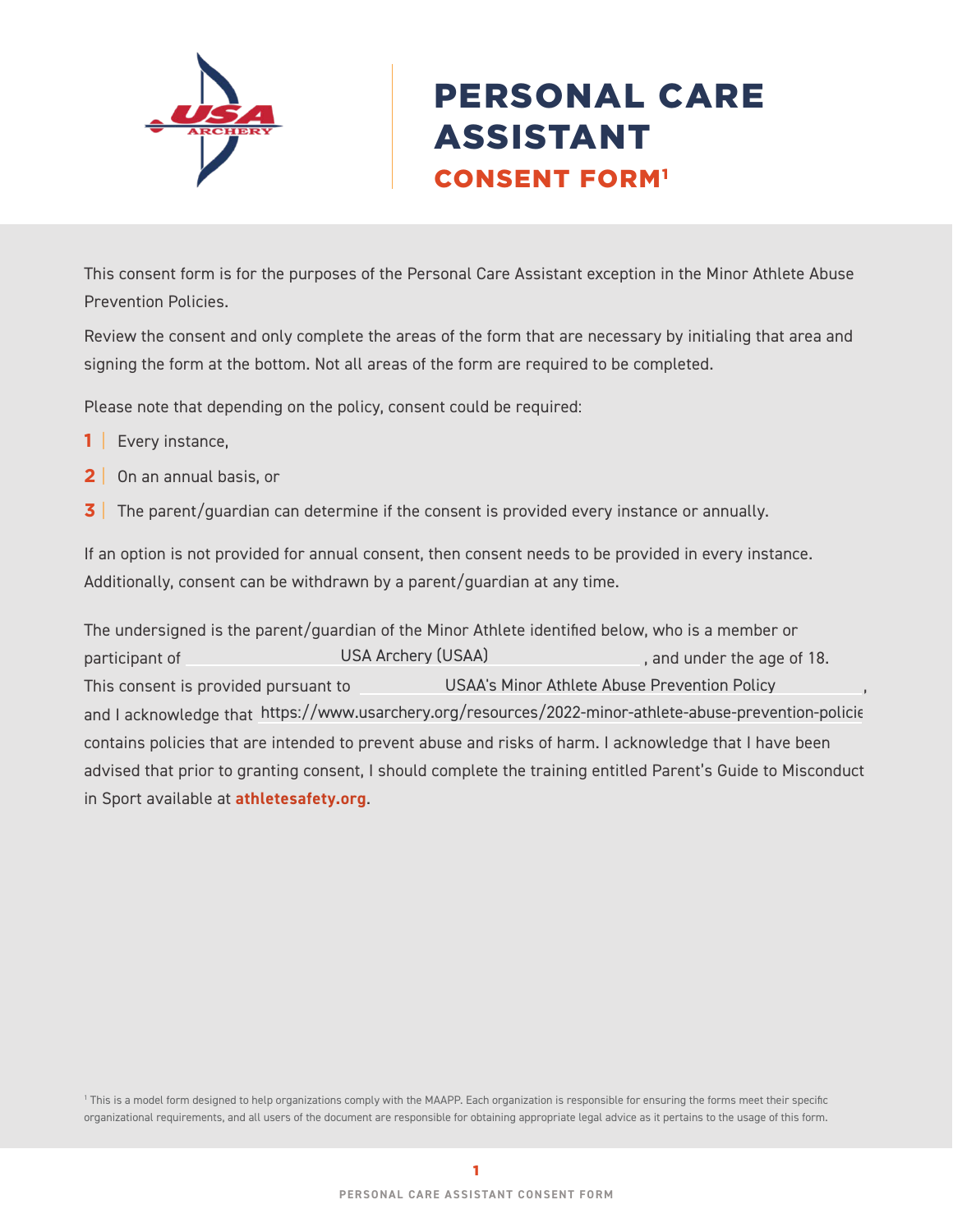# PERSONAL CARE ASSISTANT CONSENT

| I, as the parent/guardian of                                       | Enter Minor Athlete Name                                                                                                                     |             | a Minor Athlete under the    |
|--------------------------------------------------------------------|----------------------------------------------------------------------------------------------------------------------------------------------|-------------|------------------------------|
| age of 18, have appointed                                          | Enter Personal Care Assistant's Name                                                                                                         |             | as a Personal Care Assistant |
|                                                                    | (PCA). I understand that the identified Adult Participant Personal Care Assistant must meet the following                                    |             |                              |
|                                                                    | requirements to act as a PCA for said Minor Athlete during In-Program activities:                                                            |             |                              |
| 1 <sup>1</sup><br>Comply with the Education and Training Policy of |                                                                                                                                              | <b>USAA</b> |                              |
| Comply with the Screening Policy of<br>2 <sup>1</sup>              |                                                                                                                                              | <b>USAA</b> |                              |
| I have read and understand                                         | USAA's Minor Athlete Abuse Prevention Policy                                                                                                 |             | and am granting              |
| <b>USAA</b>                                                        | to have the following exceptions when working with my                                                                                        |             |                              |
| Minor Athlete.                                                     |                                                                                                                                              |             |                              |
|                                                                    | By my initials below I am agreeing to the Personal Care Assistant Exception for each area of<br>USAA's Minor Athlete Abuse Prevention Policy |             | , for the time period noted. |

**If an area does not have my initial, I do not consent to the exception detailed in that area.** I am aware that I can withdraw this consent at any time.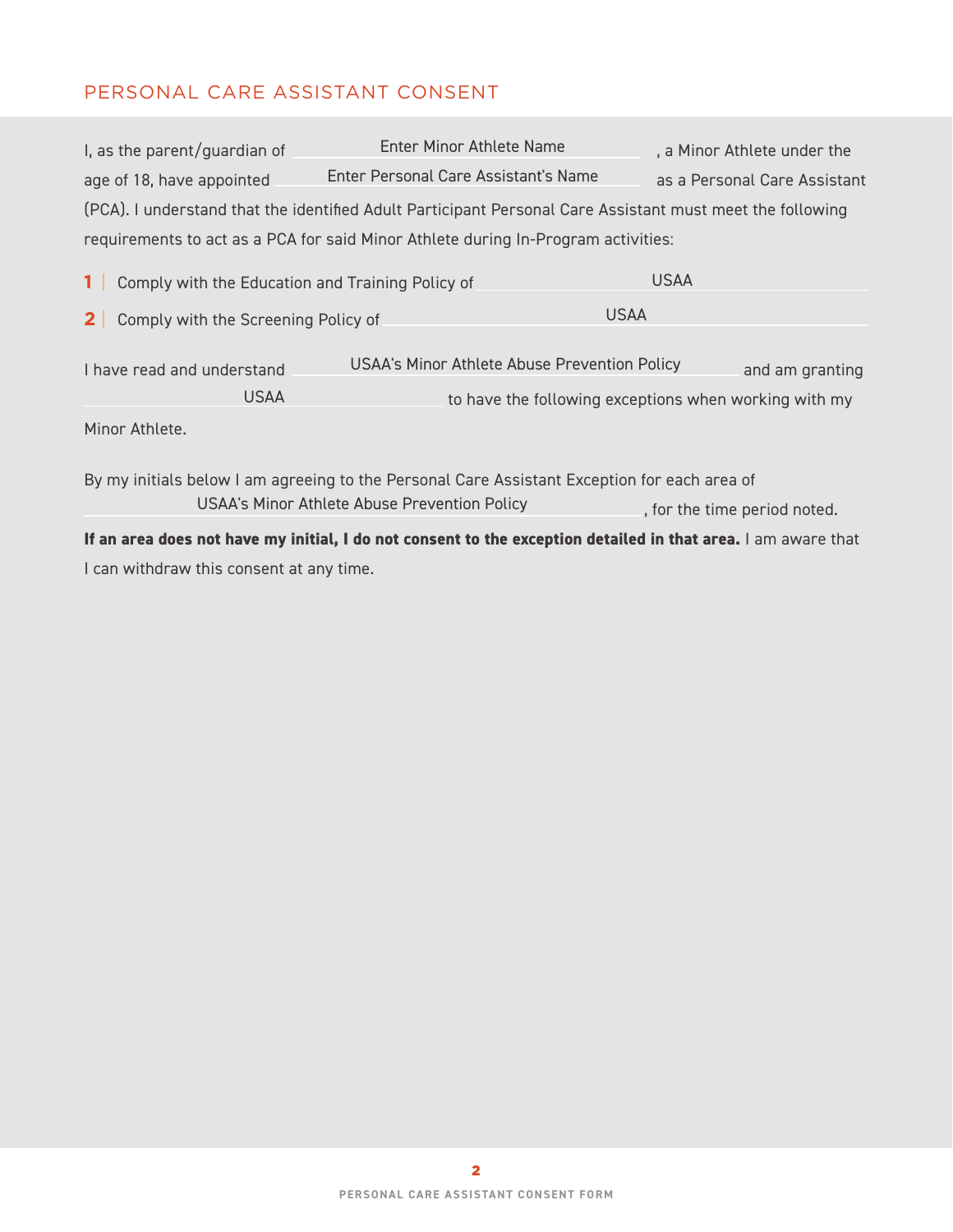## PERSONAL CARE ASSISTANT CONSENT: ONE-ON-ONE INTERACTIONS

#### **Annual**

I, as the parent/guardian of the Minor Athlete identified, hereby authorize and consent that the above named Adult Participant PCA can have In-Program one-on-one interactions where consent is **allowed** and not otherwise covered by this form with said Minor Athlete at for one year from the date of this consent. USAA

#### **Every Instance**

I, as the parent/guardian of the Minor Athlete identified, hereby authorize and consent that the above named Adult Participant PCA can have In-Program one-on-one interactions where consent is **allowed** and not otherwise covered by this form with said Minor Athlete at for the following occasions: USAA

| <b>DATE</b> | <b>EVENT/OCCASION NAME</b> | <b>LOCATION</b>       |
|-------------|----------------------------|-----------------------|
| Enter date  | Enter event/occasion name  | Enter location        |
|             | Initial                    | Date                  |
|             |                            |                       |
|             |                            |                       |
| <b>DATE</b> | <b>EVENT/OCCASION NAME</b> | <b>LOCATION</b>       |
| Enter date  | Enter event/occasion name  | <b>Enter location</b> |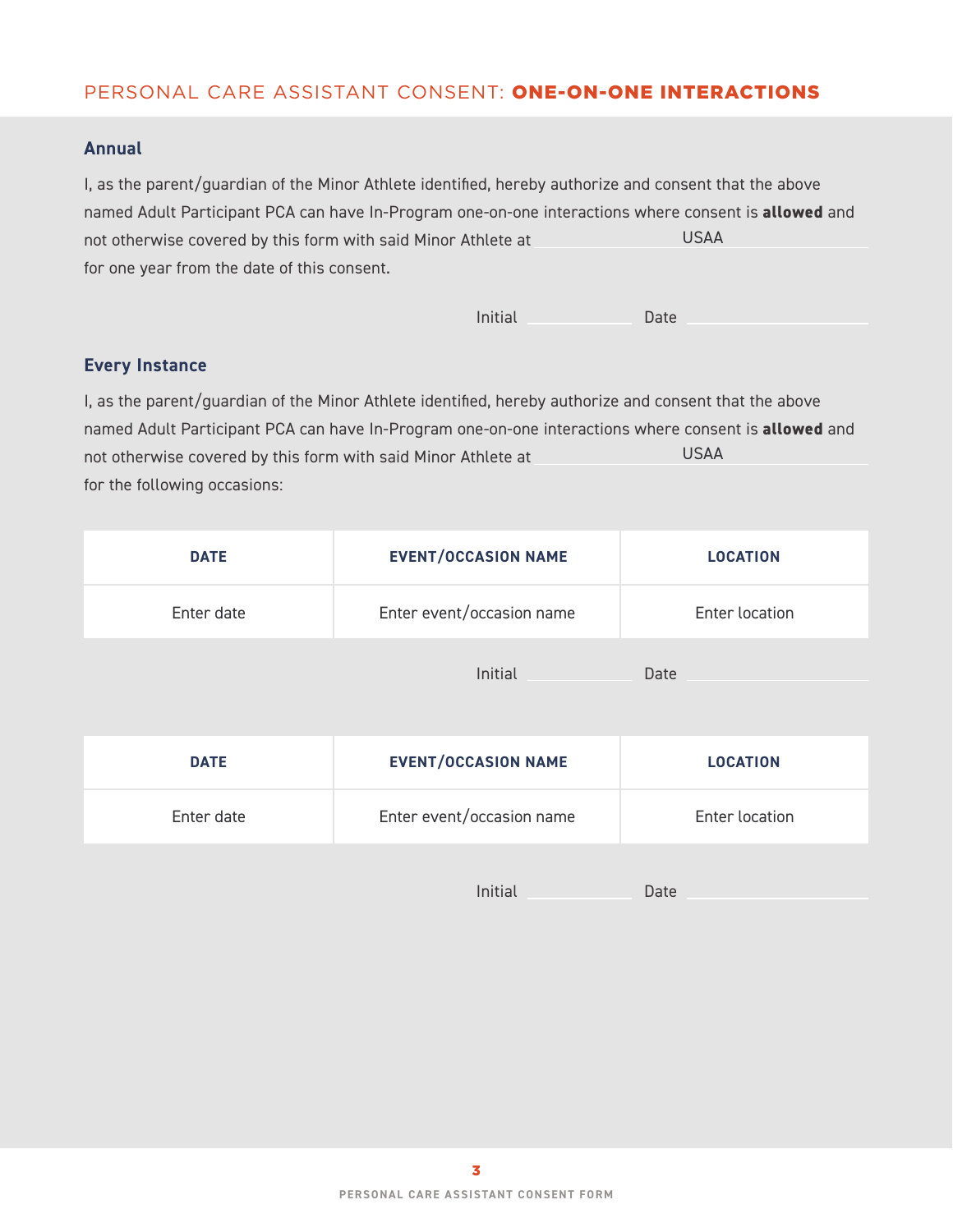## PERSONAL CARE ASSISTANT CONSENT: TRANSPORTATION

#### **Annual**

| I, as the parent/quardian of the Minor Athlete identified, hereby authorize and consent that the above |             |  |
|--------------------------------------------------------------------------------------------------------|-------------|--|
| named Adult Participant PCA can travel one-on-one with said Minor Athlete to and from all In-Program   |             |  |
| activities related to                                                                                  | <b>USAA</b> |  |
| for one year from the date of this consent.                                                            |             |  |

|  | Initial | Date |
|--|---------|------|
|--|---------|------|

## **Every Instance**

I, as the parent/guardian of the Minor Athlete identified, hereby authorize and consent that the above named Adult Participant PCA can travel one-on-one with said Minor Athlete to and from the In-Program activities related to USAA

during the following occasions:

| <b>EVENT/PRACTICE/OCCASION NAME</b> | <b>LOCATION</b> | <b>DATES</b> |
|-------------------------------------|-----------------|--------------|
| Enter event/practice/occasion name  | Enter location  | Enter dates  |
|                                     | Initial         | Date         |
| <b>EVENT/PRACTICE/OCCASION NAME</b> | <b>LOCATION</b> | <b>DATES</b> |
| Enter event/practice/occasion name  | Enter location  | Enter dates  |
|                                     | Initial         | Date         |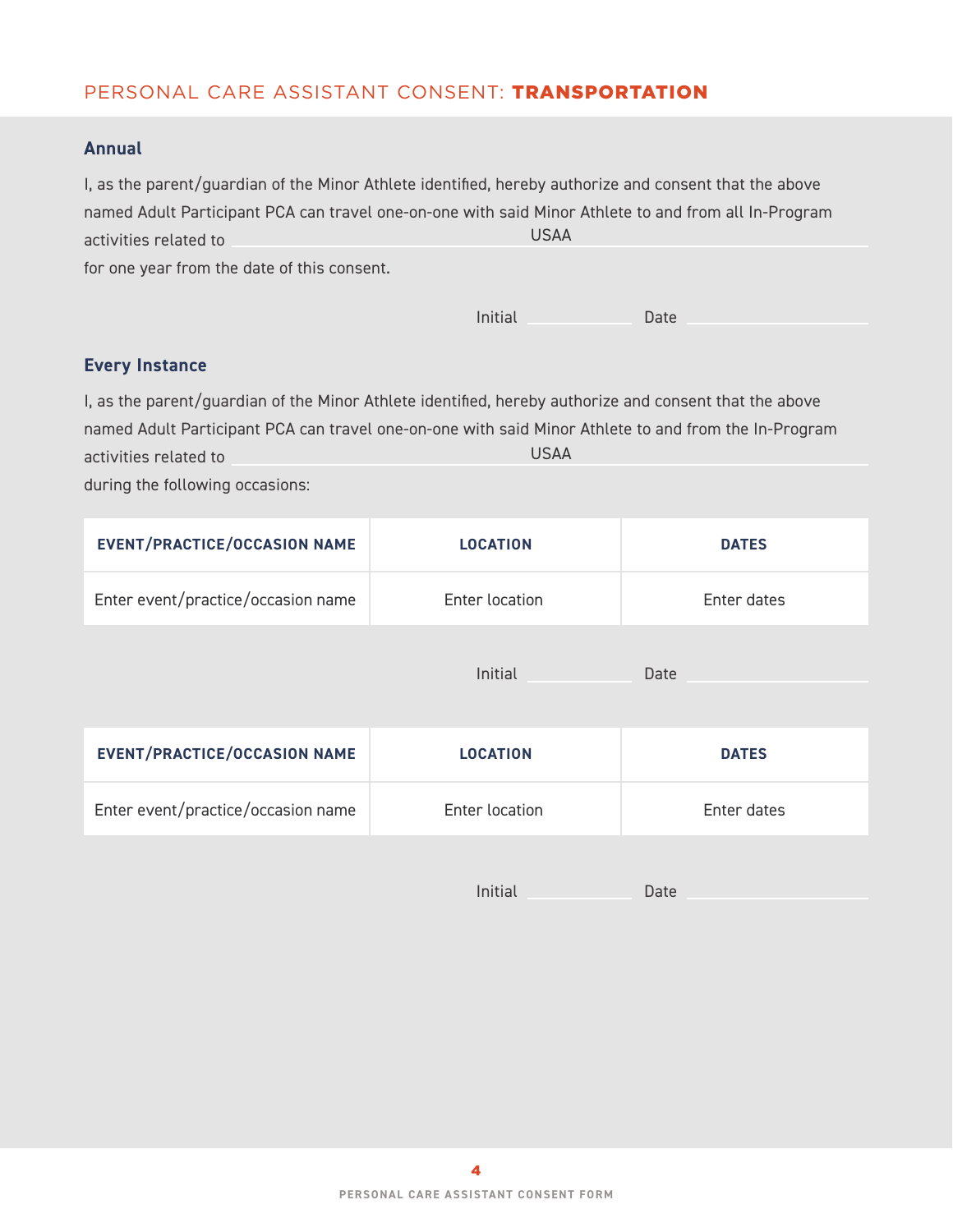## PERSONAL CARE ASSISTANT CONSENT: LODGING – NOT A SHARED ROOM

#### **Annual**

I, as the parent/guardian of the Minor Athlete identified, hereby authorize and consent that the above named Adult Participant PCA can share lodging arrangements with said Minor Athlete for all In-Program lodging related to **Form the USAA For one year from the date of this consent.** I understand that said Adult Participant will **NOT** share a hotel room or otherwise sleep in the same room with said Minor Athlete and all interactions will be observable and interruptible unless additional consent for In-Program one-on-one interactions is also provided. USAA

| Initial | Date |
|---------|------|
|         |      |

#### **Every Instance**

I, as the parent/guardian of the Minor Athlete identified, hereby authorize and consent that the above named Adult Participant PCA can share lodging arrangements with said Minor Athlete for all In-Program lodging related to **during the occasions detailed below.** during the occasions detailed below. I understand that said Adult Participant will **NOT** share a hotel room or otherwise sleep in the same room with said Minor Athlete and all interactions will be observable and interruptible unless additional consent for In-Program one-on-one interactions is also provided. USAA

| <b>DATE</b> | <b>EVENT/OCCASION NAME</b> | <b>LOCATION</b> |
|-------------|----------------------------|-----------------|
| Enter date  | Enter event/occasion name  | Enter location  |
|             | Initial                    | Date            |

| <b>DATE</b> | <b>EVENT/OCCASION NAME</b> | <b>LOCATION</b> |
|-------------|----------------------------|-----------------|
| Enter date  | Enter event/occasion name  | Enter location  |
|             |                            |                 |

Initial Date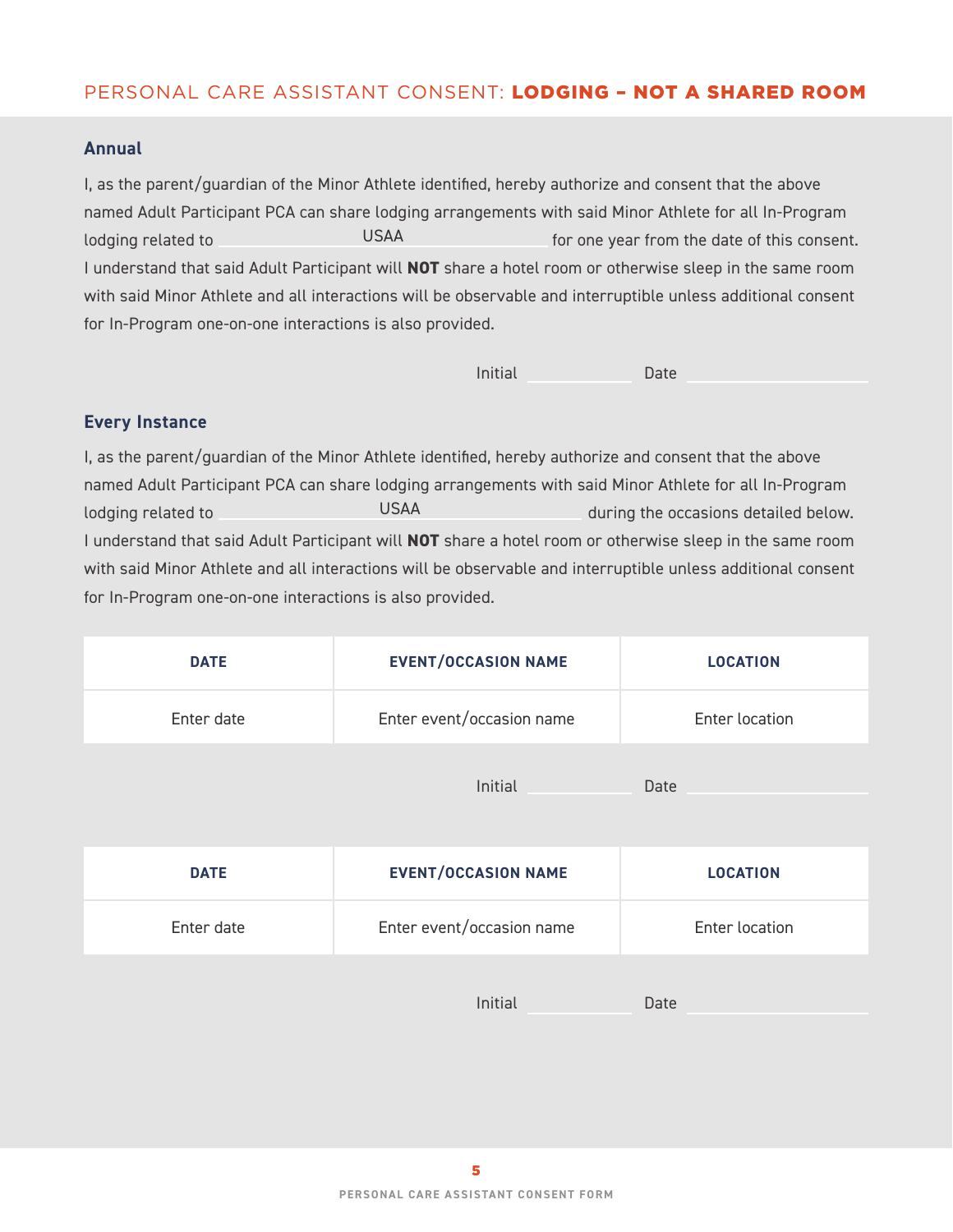## PERSONAL CARE ASSISTANT CONSENT: LODGING – SHARED ROOM

### **Every Instance**

I, as the parent/guardian of the Minor Athlete identified, hereby authorize and consent that the above named Adult Participant PCA can share a hotel room or otherwise sleep in the same room with said Minor Athlete for the In-Program lodging related to during the following occasions: USAA

| <b>DATE</b> | <b>EVENT/OCCASION NAME</b> | <b>LOCATION</b> |
|-------------|----------------------------|-----------------|
| Enter date  | Enter event/occasion name  | Enter location  |
|             | Initial                    | Date            |
| <b>DATE</b> | <b>EVENT/OCCASION NAME</b> | <b>LOCATION</b> |
| Enter date  | Enter event/occasion name  | Enter location  |
|             | Initial                    | Date            |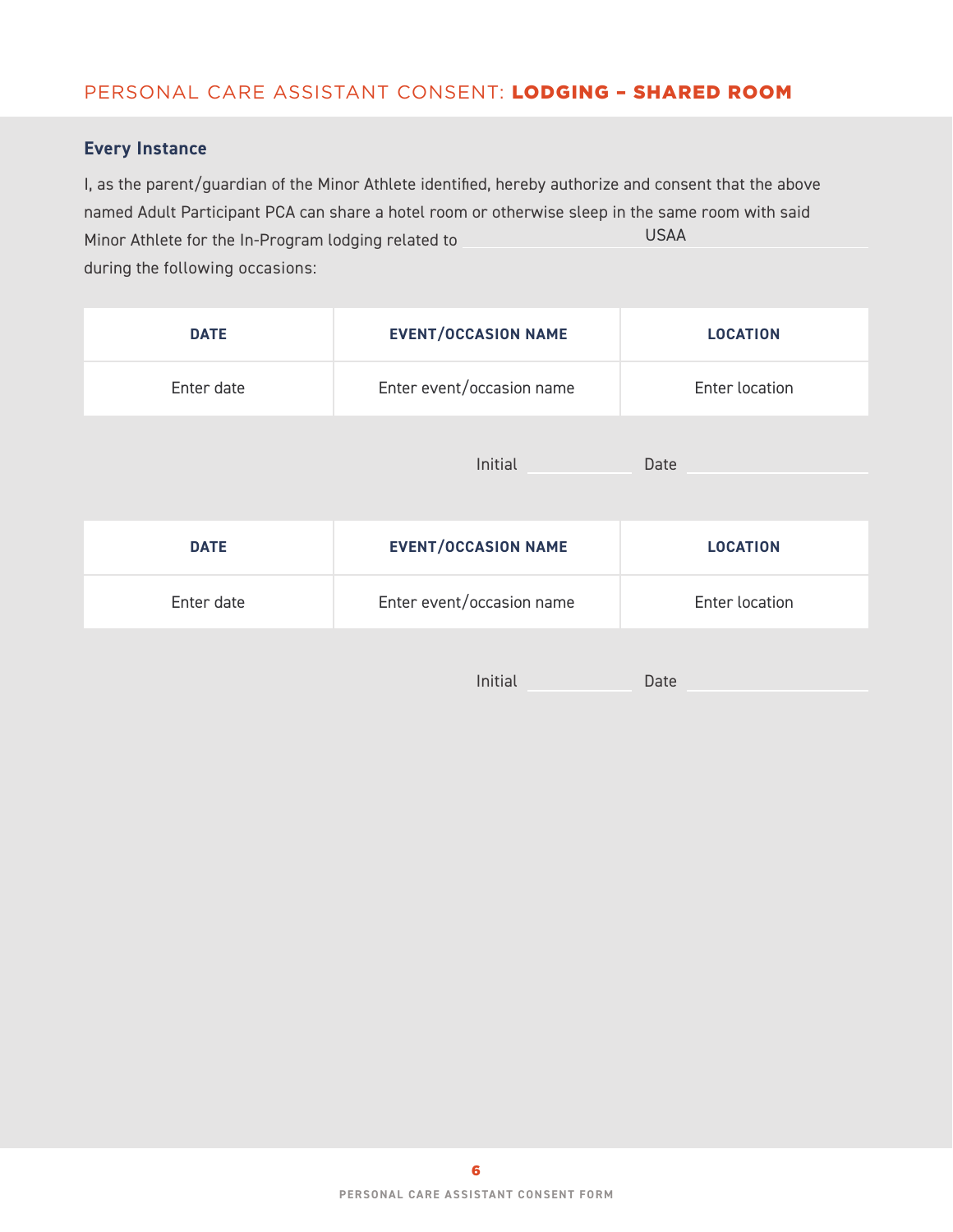## PERSONAL CARE ASSISTANT CONSENT: LOCKER ROOMS

#### **Annual**

I, as the parent/guardian of the Minor Athlete identified, hereby authorize and consent that the above named Adult Participant PCA can have one-on-one interactions with said Minor Athlete in the Locker Room during In-Program sport activities related to for one year from the date of this consent. I understand that this consent does **NOT** allow said Adult Participant to shower with said Minor Athlete. USAA

Initial Date

#### **Every Instance**

I, as the parent/guardian of the Minor Athlete identified, hereby authorize and consent that the above named Adult Participant PCA can have one-on-one interactions with said Minor Athlete in the Locker Room during In-Program sport activities related to for the occasions detailed below. I understand that this consent does **NOT** allow said Adult Participant to shower with said Minor Athlete. USAA

| <b>DATE</b> | <b>EVENT/OCCASION NAME</b> | <b>LOCATION</b>       |
|-------------|----------------------------|-----------------------|
| Enter date  | Enter event/occasion name  | <b>Enter location</b> |
|             | Initial                    | Date                  |
| <b>DATE</b> | <b>EVENT/OCCASION NAME</b> | <b>LOCATION</b>       |
| Enter date  | Enter event/occasion name  | Enter location        |

Initial Date